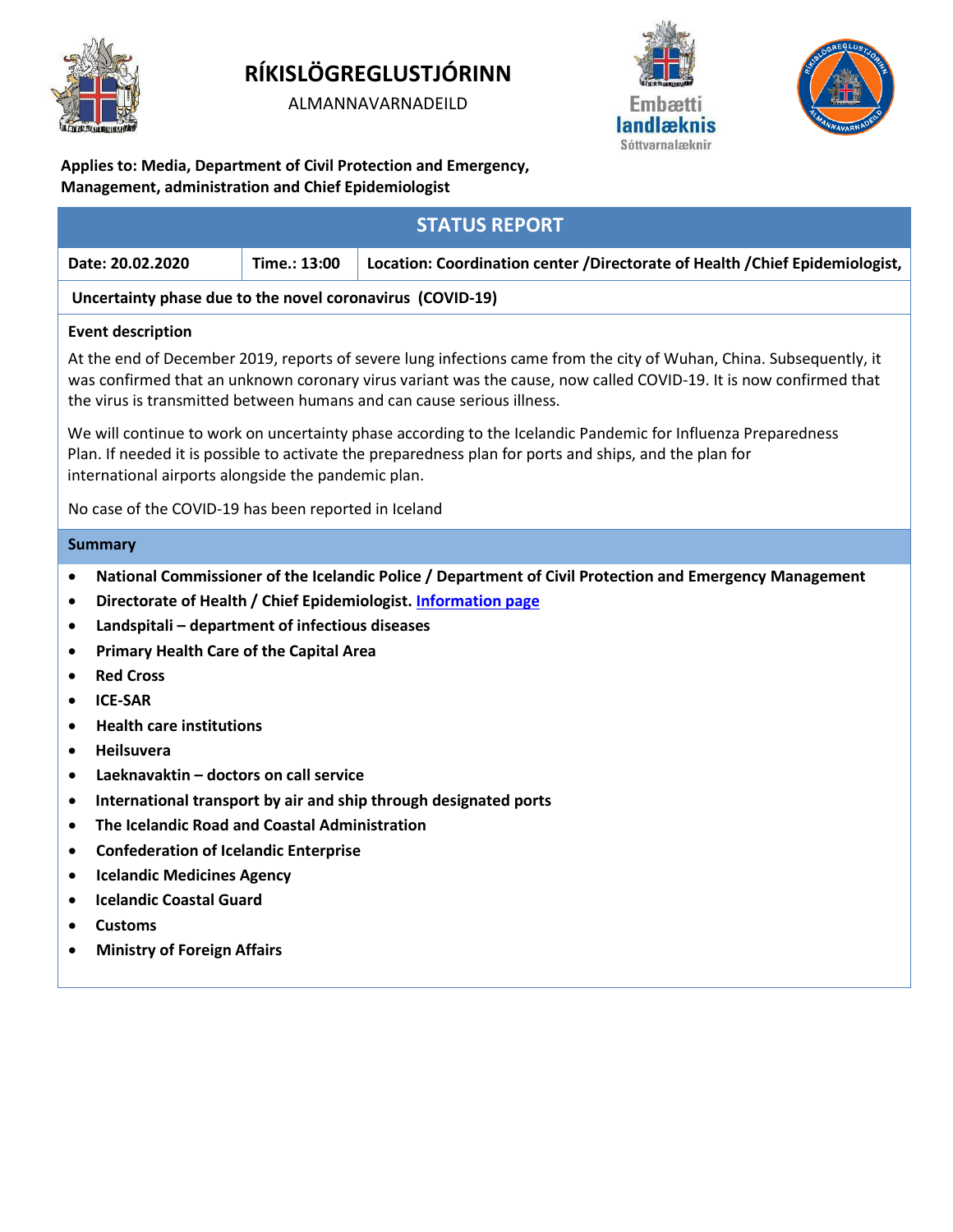## **Status**

#### **Coronavirus – spread abroad**

Today, on February 20<sup>th</sup> 2020 cases of the COVID-19 has been confirmed in 75,744 individuals and about 2,128 are deceased (2,8%). Eight deaths outside of China have been reported, two in Iran, three in Japan (thereof two on an international conveyance), one in Taiwan, one in the Philippines, and one in France. According to [John Hopkins](https://gisanddata.maps.arcgis.com/apps/opsdashboard/index.html#/bda7594740fd40299423467b48e9ecf6) 16,562 individuals have recovered from the illness. [See worldwide situation update on ECDC´s website.](https://www.ecdc.europa.eu/en/geographical-distribution-2019-ncov-cases)

The cases reported are from China (74.595), Hong Kong (65), Macao (10), Singapore (84), Thailand (35), South-Korea (82), Japan (84), Taiwan (24), Malaysia (22), Vietnam (16), United Arab Emirates (9), India (3), Philippines (3), Cambodia (1), Nepal (1), Sri Lanka (1), Australia (15), USA (15), Canada (8), Germany (16), France (12), UK (9), Italy (3), Russia (2), Spain (2), Belgium (1), Finland (1), Sweden (1), Iran (2) and Egypt (1). International conveyance in Japan (621). Vast majority (99%) of cases originate in China, or 74,670. A total of 45 individuals have been diagnosed in Europe, whereof 14 have been infected within Germany, 7 in France, and 1 in the UK. No case has been diagnosed in Europe since this past weekend. See ECDC's risk assessment

#### **Iceland**

- The status is unchanged. No case has been reported in Iceland.
- Today, samples from 24 individuals have been analyzed with regards to the COVID-19, all of them turned out to be negative.
- An Icelandic family of three residing in China has requested to return home and the Icelandic government is working on getting them on a flight organized by the European Union. The family shows no symptoms of the virus.
- The numbers of new cases have decreased in recent days and spread outside of Chine is low. The main increase outside of China has been on an international conveyance in Japan.
- In China the case definition of COVID-19 has been changed and due to that, new cases have decreased significantly.
- Recent studies from China indicate that about 80% of infected individuals have mild symptoms.
- No case has been diagnosed in Europe since this past weekend.
- Next meeting with the district and regional epidemiologists and chief of police will be held February 25<sup>th</sup>
- We will continue to work on uncertainty phase according to the Icelandic Pandemic for Influenza Preparedness Plan.
- Next coordination meeting will be held Friday the 21<sup>st</sup> of February.

#### **Department of Civil Protection and Emergency Management**

Coordinates responses in collaboration with the Directorate of Health / the Chief Epidemiologist.

The emergency response is unchanged: we continue working at uncertainty phase, according to the Icelandic Pandemic for Influenza Preparedness Plan.

The working group of the National Commissioner of the Icelandic Police is still working on analyzing possible measures aimed at curbing the arrival of tourists from high-risk areas.

## **The Directorate of Health/ The Chief Epidemiologist**

Coordination of actions and guidelines for the public, healthcare professionals, tourism and businesses. Instructions are updated when necessary. Information are updated and new guidelines revisited when needed. See [https://www.landlaeknir.is/koronaveira/english/.](https://www.landlaeknir.is/koronaveira/english/)

The risk assessment of the Chief Epidemiologist for Iceland harmonizes with ECDC´s risk assessment, which assesses the situation so that there are very low chances of the virus being a public health threat in European countries that take measures such as quarantine and isolation. Although the infection can have serious effect on those that fall ill.